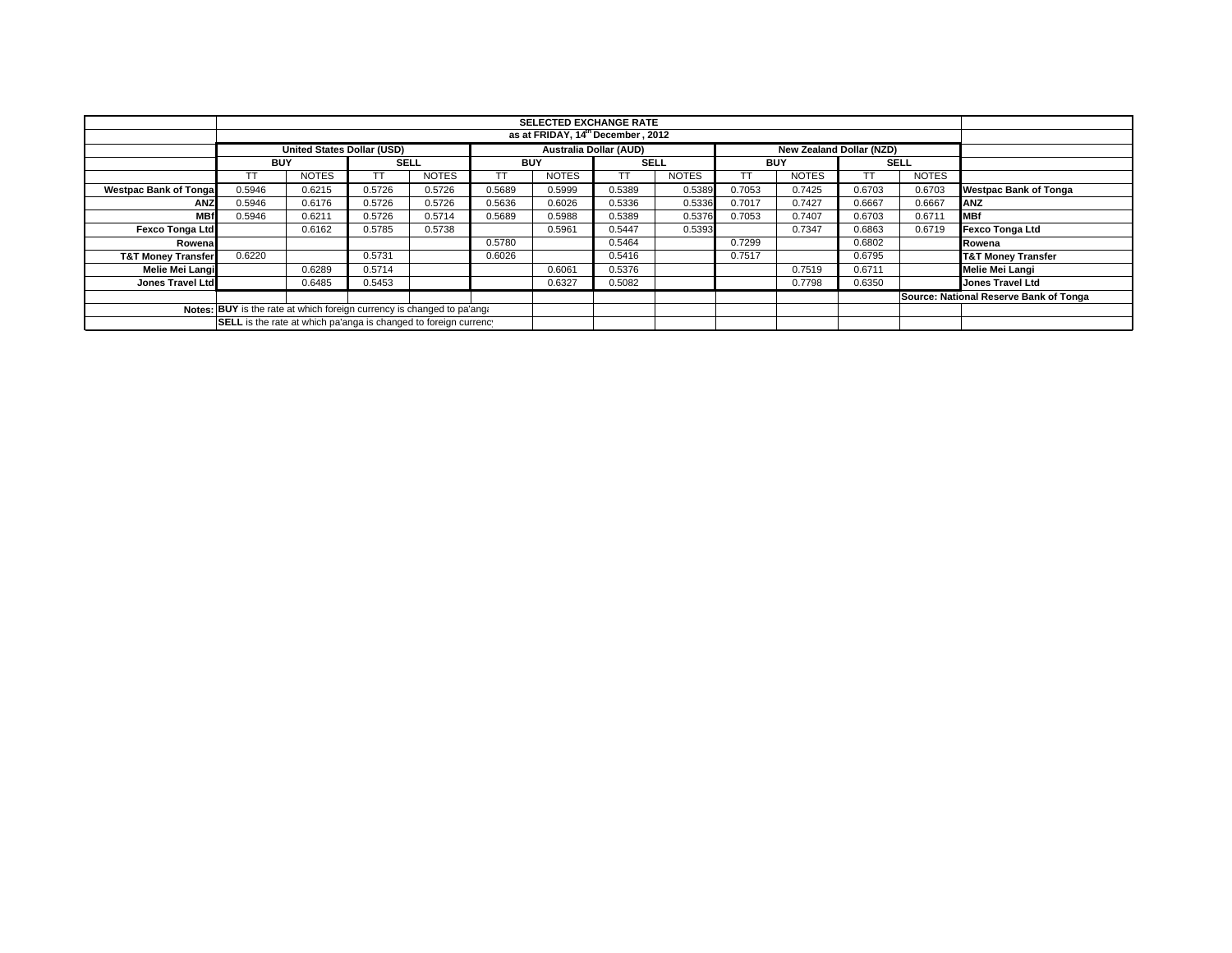| <b>SELECTED EXCHANGE RATE</b>                                          |                                                                                         |              |             |              |            |              |             |              |            |              |             |              |                                        |
|------------------------------------------------------------------------|-----------------------------------------------------------------------------------------|--------------|-------------|--------------|------------|--------------|-------------|--------------|------------|--------------|-------------|--------------|----------------------------------------|
| as at FRIDAY, 21 <sup>st</sup> December, 2012                          |                                                                                         |              |             |              |            |              |             |              |            |              |             |              |                                        |
|                                                                        | <b>United States Dollar (USD)</b><br>Australia Dollar (AUD)<br>New Zealand Dollar (NZD) |              |             |              |            |              |             |              |            |              |             |              |                                        |
|                                                                        | <b>BUY</b>                                                                              |              | <b>SELL</b> |              | <b>BUY</b> |              | <b>SELL</b> |              | <b>BUY</b> |              | <b>SELL</b> |              |                                        |
|                                                                        | TТ                                                                                      | <b>NOTES</b> |             | <b>NOTES</b> |            | <b>NOTES</b> | ТT          | <b>NOTES</b> |            | <b>NOTES</b> |             | <b>NOTES</b> |                                        |
| <b>Westpac Bank of Tongal</b>                                          | 0.5909                                                                                  | 0.6178       | 0.5689      | 0.5689       | 0.5669     | 0.5979       | 0.5369      | 0.5369       | 0.7082     | 0.7454       | 0.6732      | 0.6732       | <b>Westpac Bank of Tonga</b>           |
| <b>ANZ</b>                                                             | 0.5909                                                                                  | 0.6139       | 0.5689      | 0.5689       | 0.5613     | 0.6003       | 0.5313      | 0.5313       | 0.7047     | 0.7457       | 0.6697      | 0.6697       | ANZ                                    |
| <b>MBf</b>                                                             | 0.5909                                                                                  | 0.6173       | 0.5689      | 0.5682       | 0.5669     | 0.5988       | 0.5369      | 0.5376       | 0.7082     | 0.7463       | 0.6732      | 0.6711       | <b>MBf</b>                             |
| Rowenal                                                                |                                                                                         |              |             |              | 0.5780     |              | 0.5434      |              | 0.7299     |              | 0.6802      |              | Rowena                                 |
| <b>T&amp;T Money Transfer</b>                                          | 0.6243                                                                                  |              | 0.5754      |              | 0.5994     |              | 0.5384      |              | 0.7414     |              | 0.6692      |              | <b>T&amp;T Money Transfer</b>          |
| Melie Mei Langi                                                        |                                                                                         | 0.6250       | 0.5682      |              |            | 0.6061       | 0.5376      |              |            | 0.7576       | 0.6711      |              | Melie Mei Langi                        |
| Jones Travel Ltd                                                       |                                                                                         | 0.6446       | 0.5418      |              |            | 0.6303       | 0.5060      |              |            | 0.7830       | 0.6378      |              | <b>Jones Travel Ltd</b>                |
|                                                                        |                                                                                         |              |             |              |            |              |             |              |            |              |             |              | Source: National Reserve Bank of Tonga |
| Notes: BUY is the rate at which foreign currency is changed to pa'ang: |                                                                                         |              |             |              |            |              |             |              |            |              |             |              |                                        |
| SELL is the rate at which pa'anga is changed to foreign currency       |                                                                                         |              |             |              |            |              |             |              |            |              |             |              |                                        |